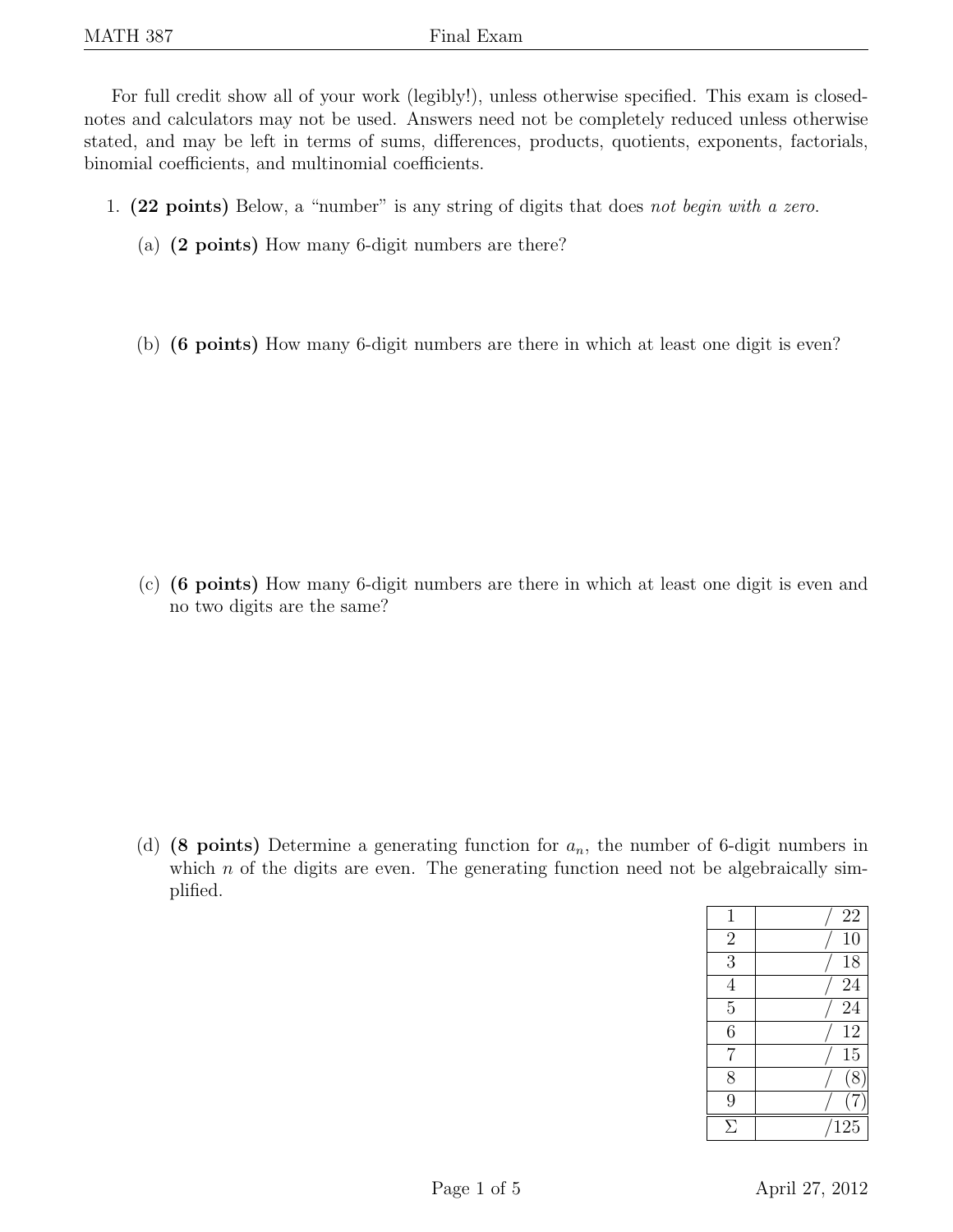- 2. (10 points) Consider the following algorithm performed on a sequence of numbers  $a_1, a_2, \ldots, a_n$ .
	- (1) Let  $i = 1$ .
	- (2) Let  $q = i$  and let  $j = q + 1$ .
	- (3) If  $a_j < a_q$ , then let  $q = j$ .
	- (4) Increment j.
	- (5) If  $j \leq n$ , then return to step (3).
	- (6) Swap the values of  $a_i$  and  $a_q$  (if  $i = q$ , do nothing).
	- (7) Increment i.
	- (8) If  $i < n$ , then return to step (2).
	- (a) (4 points) Walk through the algorithm's procedure when performed on the 5-term sequence  $(4, 8, 1, 10, 2)$ . What does this algorithm seem to do?

- (b) (6 points) Give a big-O estimate of the number of operations, in terms of n, which this algorithm takes to perform its task.
- 3. (18 points) Answer the following questions about recurrence relations.
	- (a) (6 points) Find the general solution to the recurrence relation  $a_n = 4a_{n-1} + 21a_{n-2}$ .
	- (b) (12 points) Find the particular solution to the recurrence relation  $b_n = 4b_{n-1} + 21b_{n-2} 25 \cdot 2^n$  with initial conditions  $b_0 = 1$  and  $b_1 = 27$ .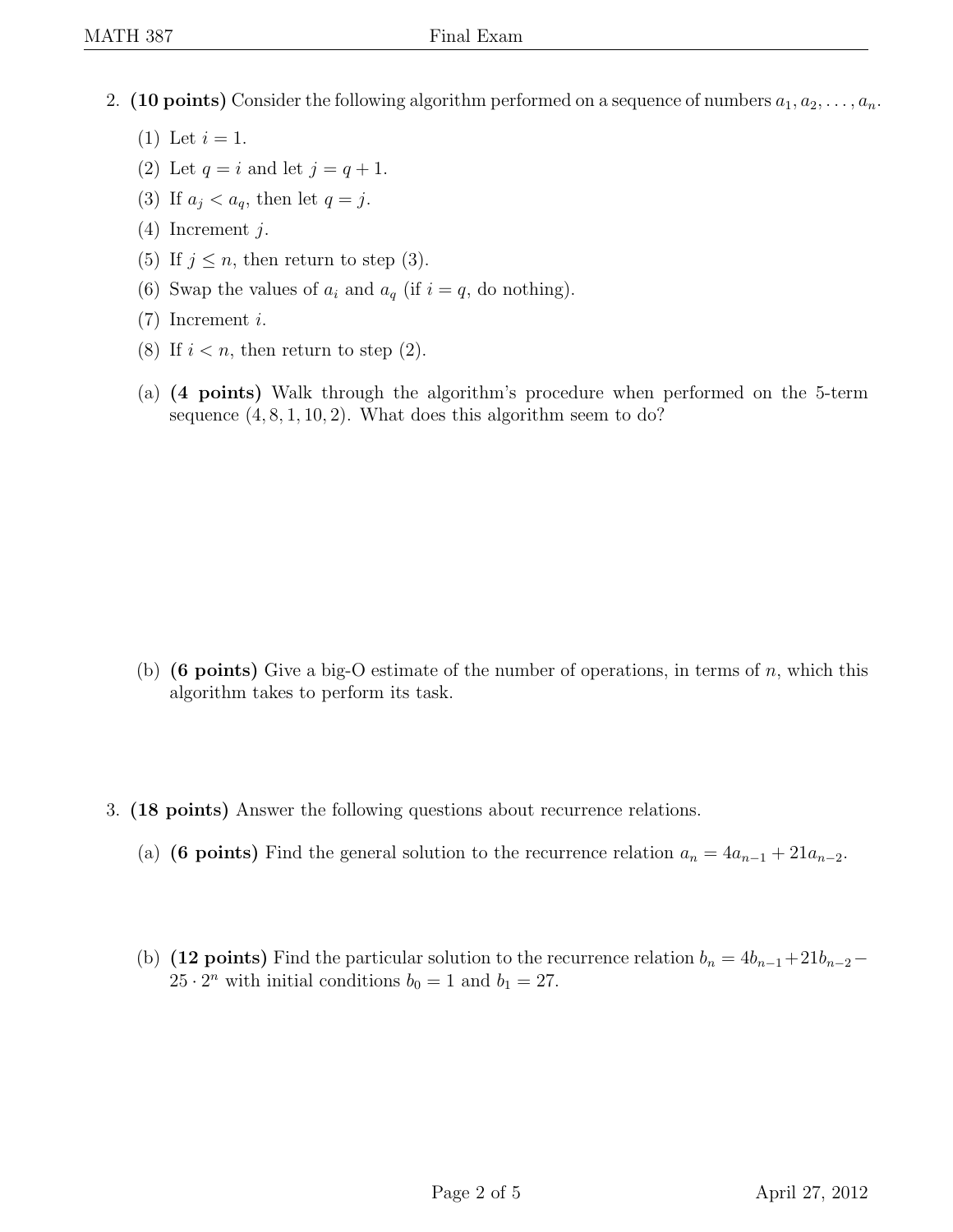- 4. (24 points) We are placing objects in 4 boxes, and each box must receive at least one item.
	- (a) (6 points) If we have exactly six identical items, and our boxes are distinguishable, how many ways are there to distribute the items?

(b) (6 points) If we have exactly six distinguishable items, and our boxes are distinguishable, how many ways are there to distribute the items? Your answer probably should not be arithmetically simplified.

(c) (8 points) Find an exponential generating function describing the number of ways to distribute *n* distinguishable objects among 4 distinguishable boxes with no box left empty.

(d) (4 points) Explain, without explicit arithmetic computation, why your answer to part (b) must be divisible by 24.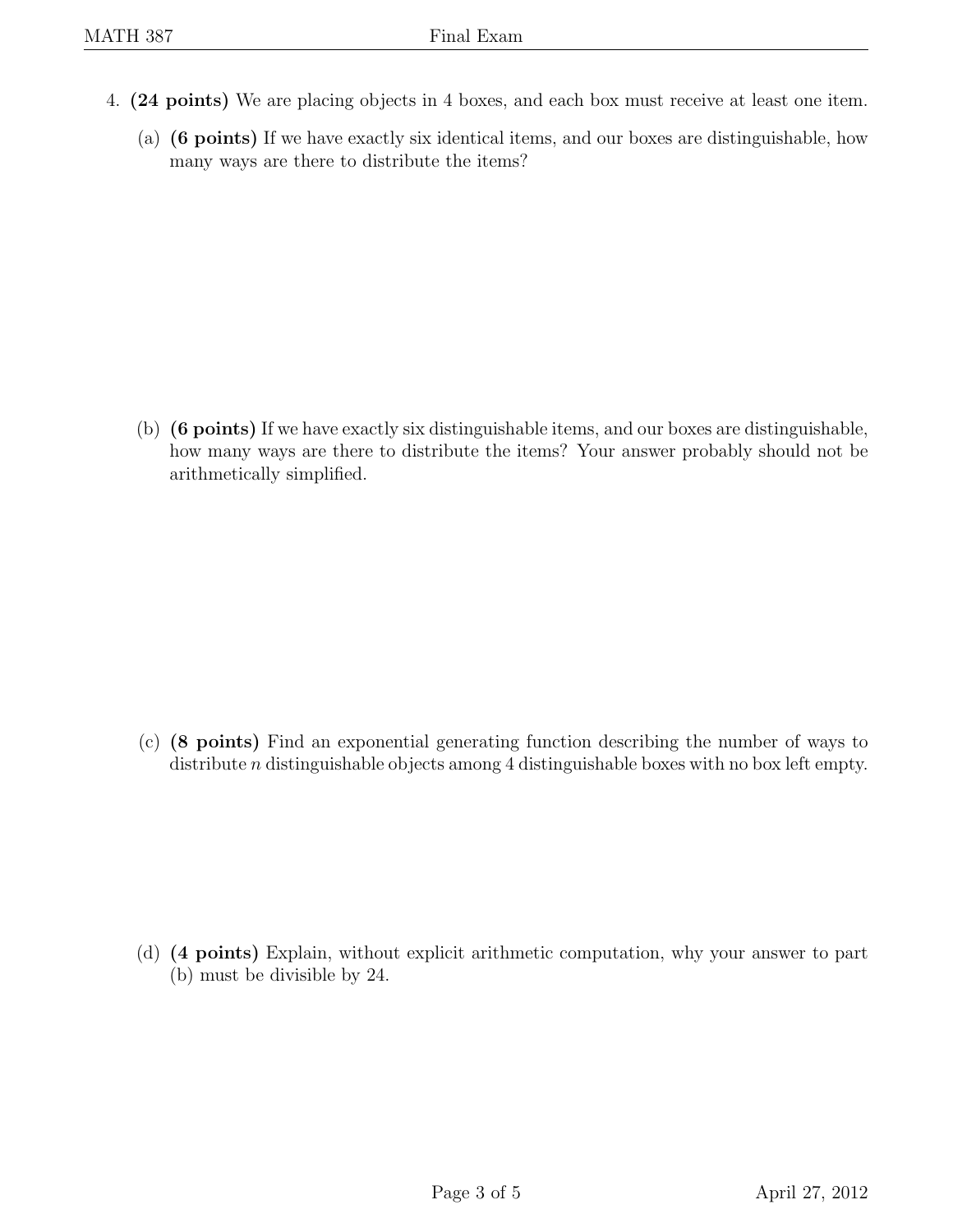5. (24 points) We are concocting a pitcher of a refreshing beverage with a single measuring cup (so an integer number of cups of each ingredient is used), and combining orange juice, ginger ale, pineapple juice, and iced tea. Our particular taste preferences call for at least one cup of each beverage to be used, for at least three cups of orange juice to be used, and for no more than 6 cups of iced tea to be used. Let  $a_n$  be the number of possible *n*-cup mixes we could make.

(a) (8 points) Find a formula for the generating function  $\sum_{n=0}^{\infty} a_n z^n$ .

(b) (16 points) If we have a 16-cup pitcher, how many different mixes could we make to fill it? You may use your generating function to solve this problem if desired.

6. (12 points) Let G be the graph illustrated below. Answer the following questions. You may label the original graph, if desired.



- (a) (5 points) Is this graph Eulerian? Why or why not?
- (b) (7 points) Demonstrate that  $\chi(G) = 3$ .